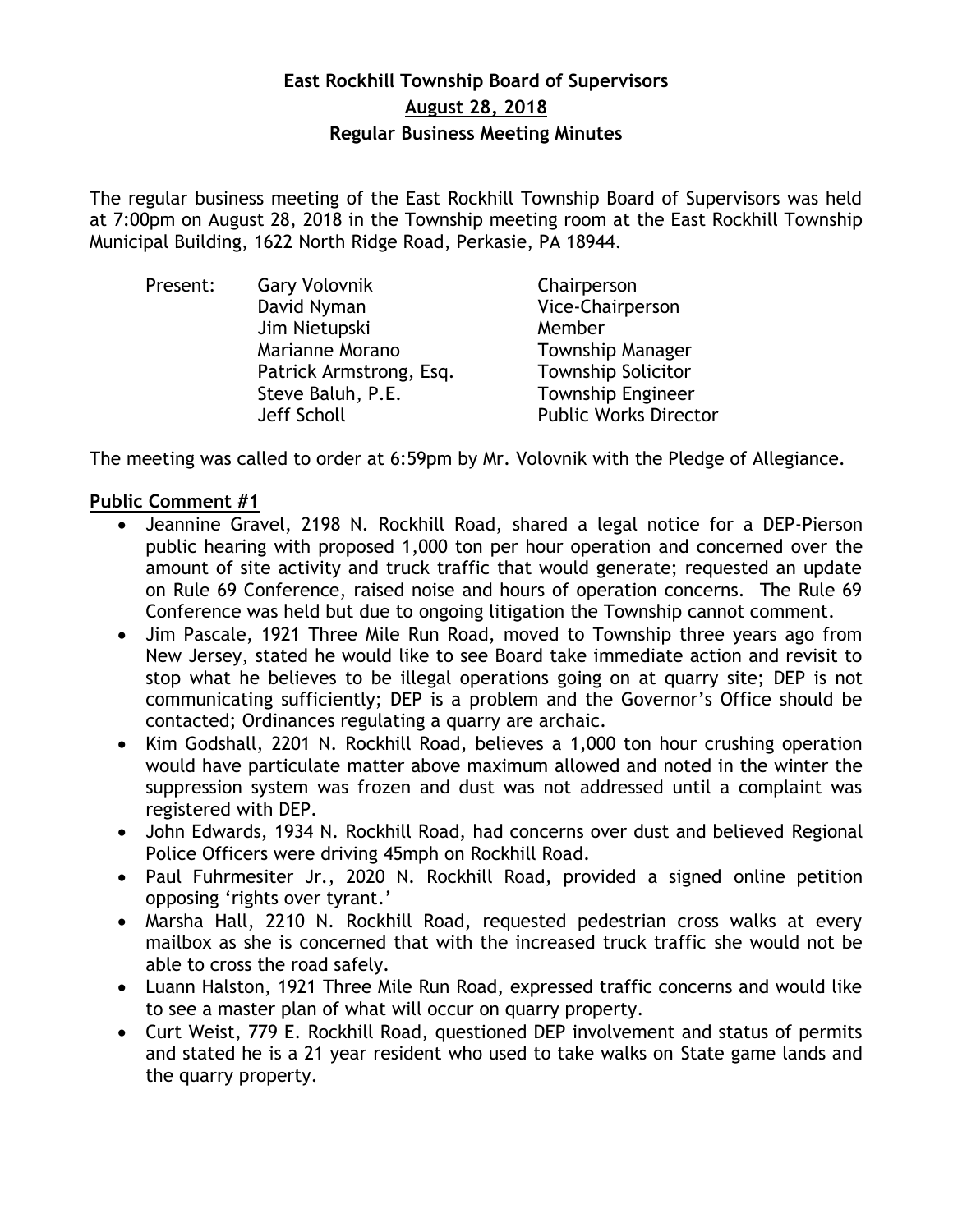### **Announcements:**

Mr. Volovnik announced Upcoming Meetings. An executive session will follow the meeting to discuss ongoing litigation.

### **Approval of Minutes and Bills Payable:**

### **Approval of Minutes from July 24, 2018 Regular Meeting**

**On motion** by Mr. Nietupski, seconded by Mr. Nyman, to adopt the meeting minutes from the Board of Supervisors' July 24, 2018 Regular Meeting as presented. With no additional discussion, all present voted in favor.

## **Payment of Unpaid Bills dated August 24, 2018 in the amount of \$186,148.33**

**On motion** by Mr. Nyman, seconded by Mr. Nietupski, to approve payment of Bills List dated August 24, 2018 in the amount of \$186,148.33 as presented. With no additional discussion, all present voted in favor.

### **Planning Commission Report:**

**Agenda and Draft Minutes August 2, 2018**: Ms. Anne Fenley reported the Planning Commission reviewed the Mehmanus Holdings Land Development and recommended for preliminary/final approval and consideration of granting waiver requests, contingent on compliance with the C. Robert Wynn Associates review letter dated July 18, 2018. The Comprehensive plan review will commence September 6 and action on Denial of the Peace Lutheran Plan was recommended.

**Mehmanus Holdings Land Development Preliminary Final:** Scott McMackin, P.E. of Cowan Associates, Dr. Mehaffey, and Dr. Heller were present to review the proposed 2,000 square feet addition to the existing Veterinary Office and expansion of the rear parking area at 1419 Ridge Road.

**On motion** by Mr. Nietupski, seconded by Mr. Nyman, to grant preliminary/final land development approval and to grant waiver from Section 22-305.2 regarding preliminary plan submission procedure; Section 22-403.4 showing existing features within 100 feet of tract boundaries; Section 22-406 requiring submission of a traffic study; and Sections 22- 505.16, 22-506, 22-512 and 22-513 regarding drainage and roadway improvements, cartway widening, overlay paving curb and sidewalk for a fee in-lieu of, contingent on compliance with the C. Robert Wynn Associates review letter dated July 18, 2018. With no additional discussion, all present voted in favor.

**Peace Lutheran Land Development Withdrawal:** Mr. Gary Schaffer on behalf of Peace Lutheran Church sent correspondence dated August 24, 2018 withdrawing the Land Development Plan latest revision date November 26, 2008 on behalf of Peace Lutheran Church.

**On motion** by Mr. Nyman, seconded by Mr. Nietupski, to accept the withdrawal of the Peace Lutheran Land Development plan per correspondence dated August 24, 2018. With no additional discussion, all present voted in favor.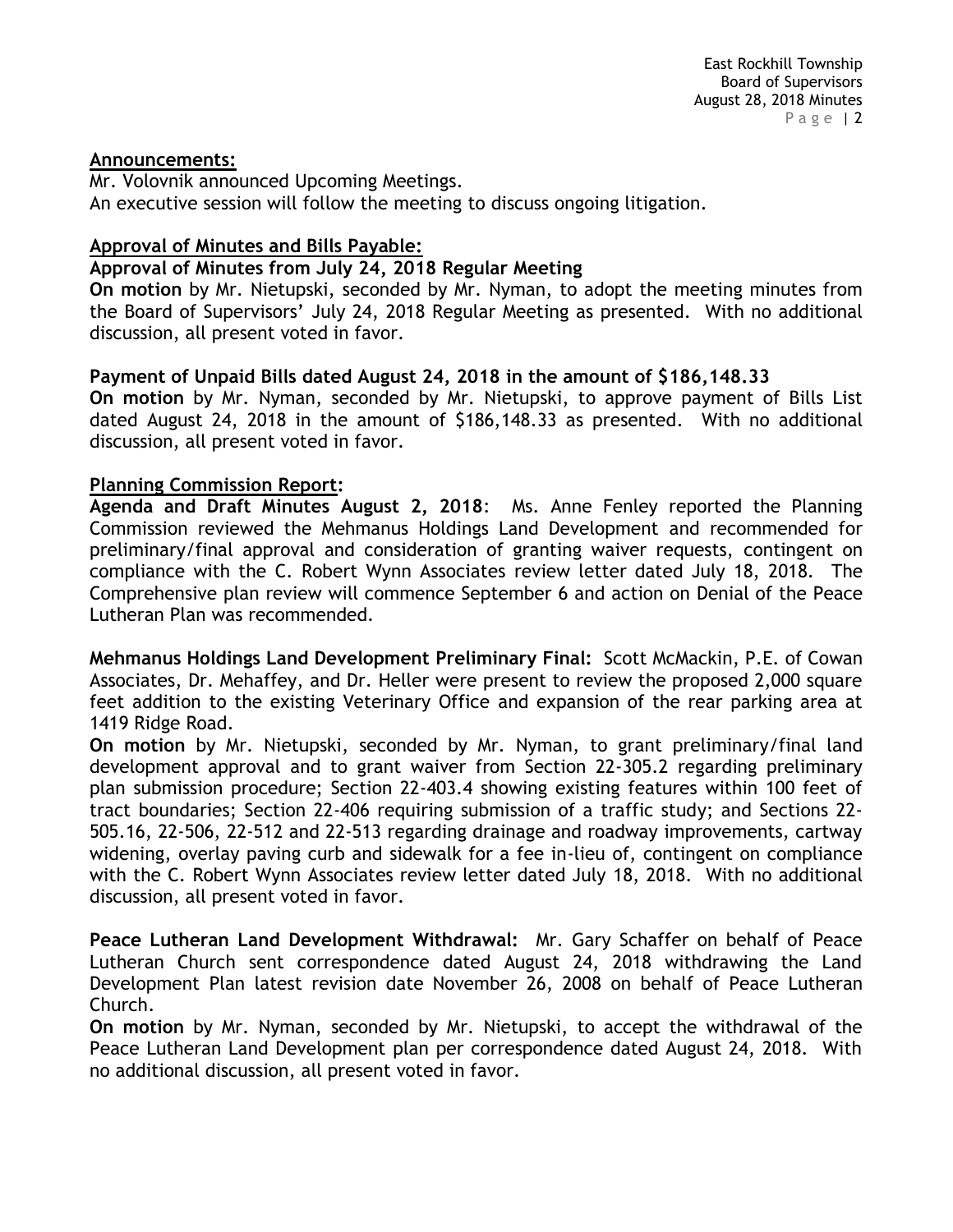## **Pennridge Wastewater Treatment Authority Report: John Cressman**

The July 23, 2018 draft minutes and June 2018 flows are on file. The 2019 budget review has begun.

**On motion** by Mr. Nietupski, seconded by Mr. Nyman, to approve the Pennridge Wastewater Treatment Authority Report. With no additional discussion, all present voted in favor.

## **Pennridge Regional Police Commission Report: Sgt. Maloney**

Sgt. Maloney shared the July, 2018 Pennridge Regional Police activity report. The report is on file.

**On motion** by Mr. Nyman, seconded by Mr. Nietupski, to approve the Police Commission Report. With no additional discussion, all present voted in favor.

### **Township Manager's Report: Marianne Morano**

**Municipal Office Complex:** Mr. Christopher Sipes, Keystone Architects was present to review the proposed Municipal Office addition and renovation and a proposed public works complex renovation.

**On motion** by Mr. Nyman, seconded by Mr. Nietupski, to approve Keystone Architects proposal to prepare construction drawings for bid documentation for the municipal office renovation and addition as presented. With no additional discussion, all present voted in favor.

**On motion** by Mr. Nietupski, seconded by Mr. Nyman, to approve Keystone Architects proposal to prepare preliminary designs for the Public Works facility as proposed. With no additional discussion, all present voted in favor.

**Park & Recreation Board:** The August 14, 2018 draft meeting notes were provided to the Board. Of note, three proposed fishing pier concepts at the Iron Bridge Park were reviewed. Consensus of the Park and Recreation Board was to recommend Option A.

 George Zuck, 2017 N. Rockhill Road, noted trout congregate in certain areas and raised concerns about high waters. Fish & Boat Commission will review was suggested.

**On motion** by Mr. Nietupski, seconded by Mr. Nyman, to approve Boucher and James services to seek and apply for grants for Iron Bridge Park fishing pier concept A. With no additional discussion, all present voted in favor.

**DEP Public Comment Ridge Run PFC:** A DEP public hearing was advertised and held on July 11, 2018 with public comment being accepted by DEP until August 31, 2018 for remediation action to properties with affected wells as a result of the DEP Ridge Run PFC investigation. After the public comment period has closed, DEP will review all comments and render a decision for the installation of carbon filters or public water extension and connection. Public water connection to all properties is not feasible at this time, however, Perkasie Regional Authority is able to provide public water connection to the majority of wells contingent on DEP requirements to abandon and fill all private wells and a mandatory water connection ordinance for properties within 100 feet of the water main. There is no proposed cost to homeowners with a private well.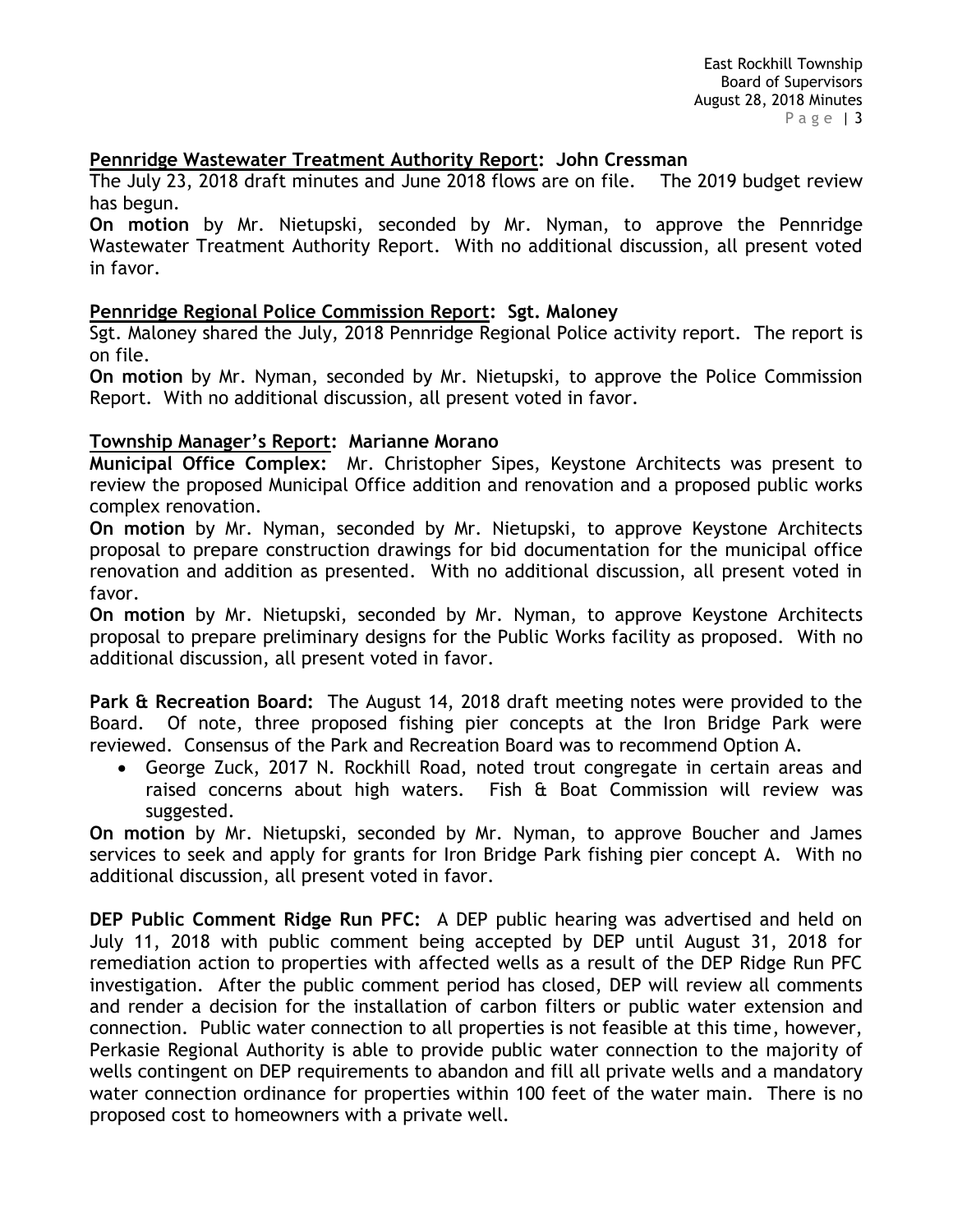**On motion** by Mr. Nyman, seconded by Mr. Nietupski, to authorize Mrs. Morano send a public comment letter to DEP supporting the public water connection option. With no additional discussion, all present voted in favor.

**East Rockhill Township 2017 Draft Financial Report:** Received and distributed to the Supervisors for review.

**On motion** by Mr. Volovnik, seconded by Mr. Nietupski, to acknowledge receipt and finalize the 2017 draft financial report prepared by the appointed Auditors. With no additional discussion, all present voted in favor.

## **2019 Preliminary Draft Budget:**

**On motion** by Mr. Nyman, seconded by Mr. Nietupski, to authorize advertising 2019 preliminary budget work session meetings at 6:15pm on September 25, 2018 and October 23, 2018. With no additional discussion, all present voted in favor.

**On motion** by Mr. Nietupski, seconded by Mr. Nyman, to approve the Township Manager Report. With no additional discussion, all present voted in favor.

## **Public Works Report: Jeff Scholl**

Mr. Scholl updated the Board on Public Works activities for July, 2018. The Public Works report is on file.

**On motion** by Mr. Nyman, seconded by Mr. Nietupski, to approve the Township Public Works Report. With no additional discussion, all present voted in favor.

## **Engineer Report: Steve Baluh, P.E.**

**Subdivision Plan Review Status:** Review dated August 2, 2018 is in the Board's packets. No action is necessary.

## **Wood's Edge Subdivision Authorization Voucher 2**:

**On motion** by Mr. Nietupski, seconded by Mr. Nyman, to approve Authorization Voucher Number 2 for the Wood's Edge Subdivision in the amount of \$25,551.00 for driveway, stormwater and E&S work to Lynn Builders. With no additional discussion, all present voted in favor.

**MS4 Pollution Reduction Plan:** A DEP review letter has been received for the Stormwater Permit submission requiring additional mapping details with a 120-day deadline.

**On motion** by Mr. Nietupski, seconded by Mr. Nyman, to approve MS4 Plan and Pollution Reduction Plan (PRP) detail for submission to DEP. With no additional discussion, all present voted in favor.

**Foreman Farm Land Development**: It was noted record plans were ready for signature and development escrow monies have been received.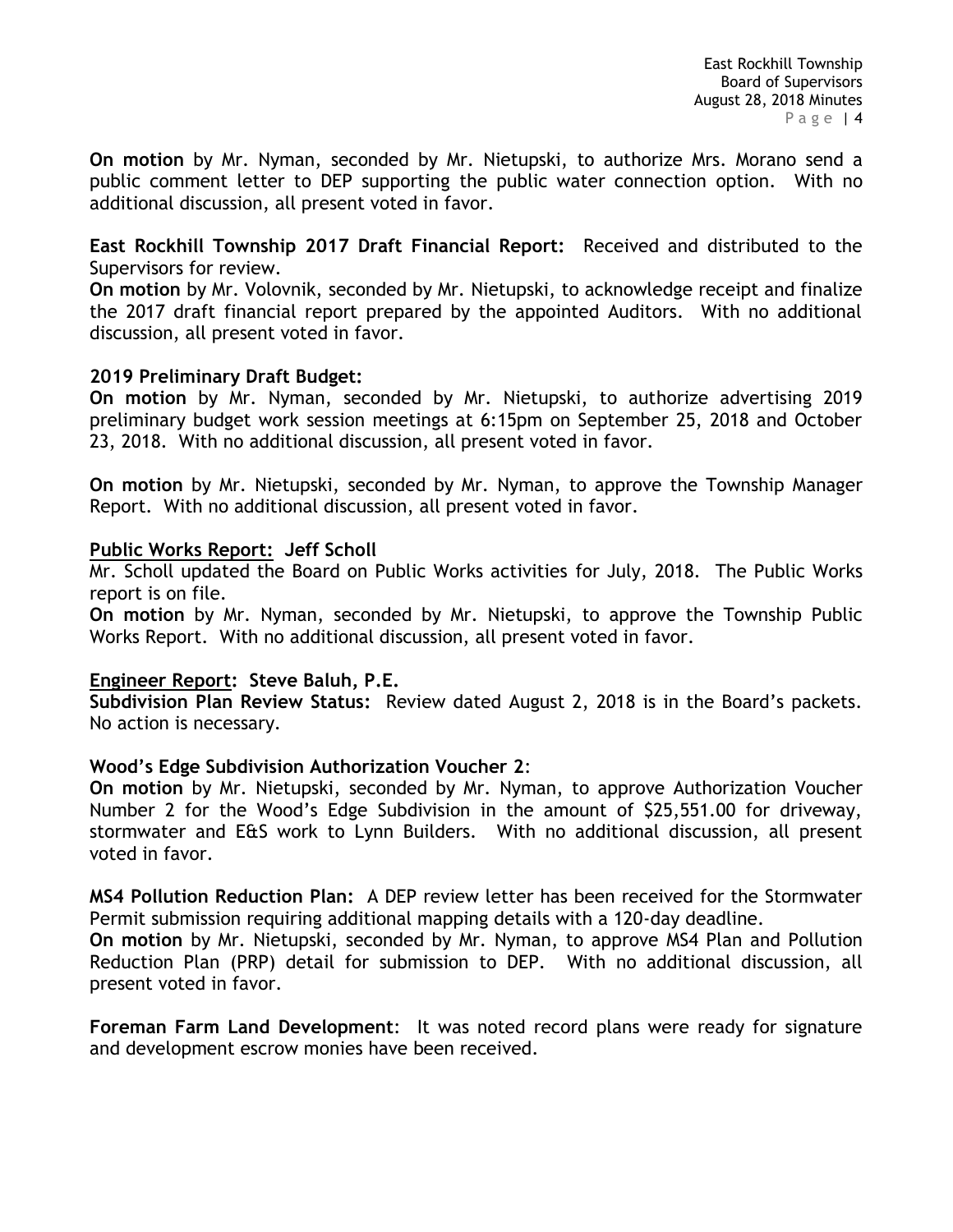#### **Peace Lutheran Church Escrow:**

**On motion** by Mr. Nyman, seconded by Mr. Nietupski, to authorize the release of land development escrow funds to Peace Lutheran Church upon receipt of a Return of Escrow Funds request. With no additional discussion, all present voted in favor.

**On motion** by Mr. Nietupski, seconded by Mr. Nyman, to approve the Township Engineer report. With no additional discussion, all present voted in favor.

### **Solicitor Report: Patrick Armstrong, Esq.**

### **Stormwater Operation and Maintenance Agreement for Brown, 841 Rockhill Road:**

**On motion** by Mr. Nyman, seconded by Mr. Nietupski, to authorize the Chairperson to execute the Stormwater Operation and Maintenance Agreement for a single family dwelling at 841 Rockhill Road as presented. With no additional discussion, all present voted in favor.

#### **Development Agreements for Foreman, 1200 Butler Lane:**

**On motion** by Mr. Nietupski, seconded by Mr. Nyman, to authorize the Chairperson to execute the Stormwater Operation and Maintenance Agreement; Development Agreement; Memorandum of Development Agreement and Unilateral Declaration of Covenants for the Foreman Land Development Plan as presented. With no additional discussion, all present voted in favor.

## **Stormwater Operation and Maintenance Agreement for Cotton, 134 Bridgeview Drive:**

**On motion** by Mr. Nyman, seconded by Mr. Nietupski, to authorize the Chairperson to execute the Stormwater Operation and Maintenance Agreement for a single family dwelling at 134 Bridgeview Drive as presented. With no additional discussion, all present voted in favor.

### **DEP – R.E. Pierson Public Meeting Notice regarding Rock Hill Quarry DEP Permit Application:**

**On motion** by Mr. Nietupski, seconded by Mr. Nyman, to authorize Manko, Gold, Katcher, Fox to prepare for and attend the September 20, 2018 public hearing. With no additional discussion, all present voted in favor.

• Jim Pascale, 1921 Three Mile Run Road, questioned if R.E. Pierson was paying for all legal and engineering fees associated with the quarry litigation. Pennsylvania Law does not allow escrow for Zoning Hearings. Mr. Pascale disagreed and wanted the applicant to pay all Township consultant fees including legal fees incurred by the Township litigation against Mr. Pierson.

Mr. Armstrong requested an Executive Session to discuss litigation in regards to R.E. Pierson.

**On motion** by Mr. Nyman, seconded by Mr. Nietupski, to approve the Township Solicitor report. With no additional discussion, all present voted in favor.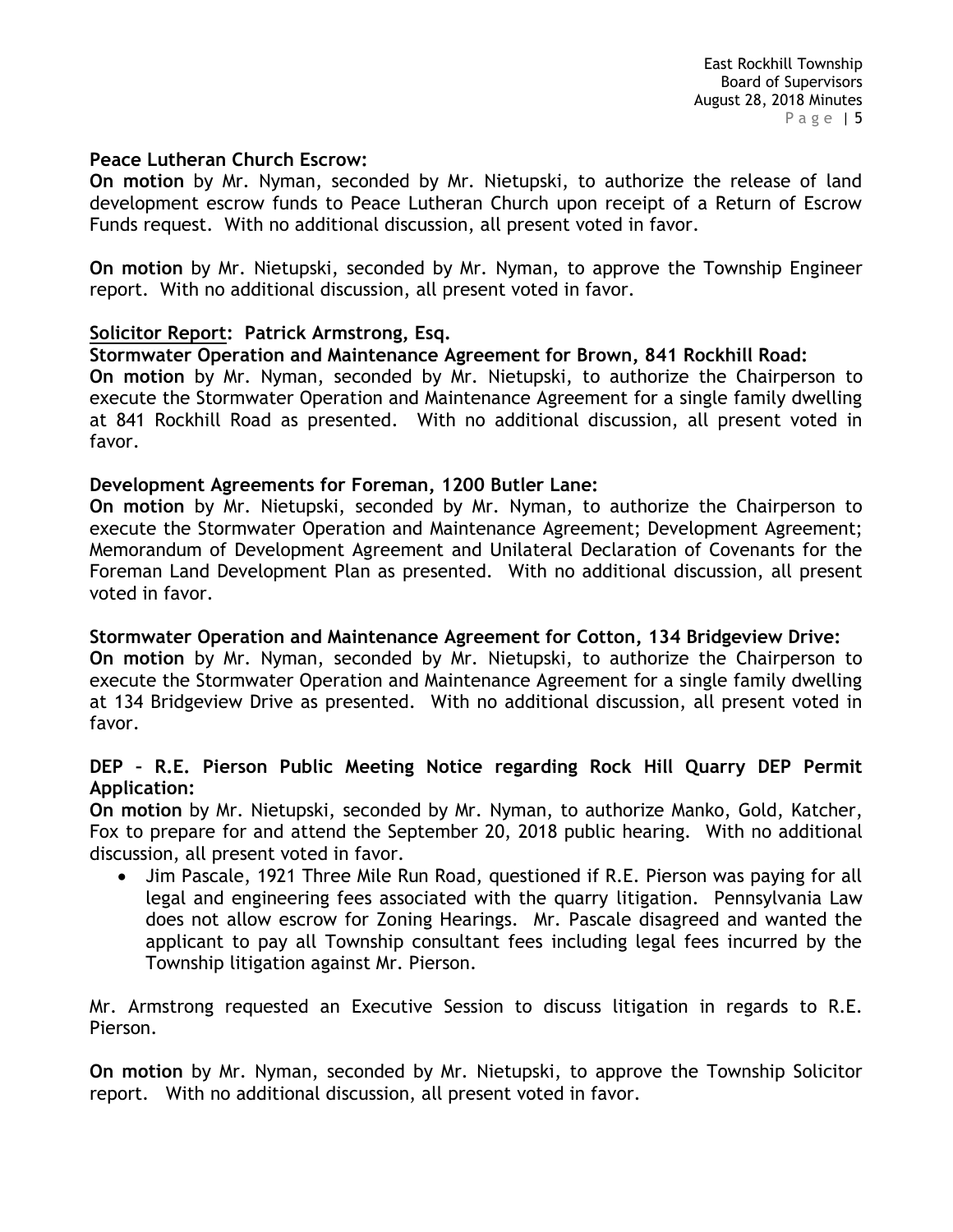## **Department and Emergency Services Reports**

**On motion** by Mr. Nietupski, seconded by Mr. Nyman, to acknowledge receipt of the Department and Service Reports. With no additional discussion, all present voted in favor. Copies are on file.

#### **New or Other Business – Supervisors' Items**

There was none.

## **Public Comment #2:**

- Jeannine Gravel, 2198 N. Rockhill Road, asked if DEP hours of operation would superseded Township hours of operation.
- Mrs. Stephenson, 2228 Hill Road, thanked the Board for their support for public water connection.
- Joanne Kater, 1710 West Rock Road, asked how can she find out information about the quarry if the Board cannot discuss the matter due to litigation. Zoning Hearings are ongoing, DEP is holding a public hearing, with information posted on the Township website
- Blaze Youngers, 1301 N. Ridge Road, noted the Township has a noise Ordinance.
- Cindy Williams, 1476 West Rock Road, would like to see the quarry operator provide escrow for environmental, stormwater, well quality and hours of operation for the advertised settlement conference.
- Dan Soliday, 1300 West Rock Road, was pleased with stormwater improvements on West Rock Road; believes trees cleared for utility installation is in the resource protection zoning district and should have required a Conservation District permit; and shared a list of concerns for the DEP public hearing which he will submit as public comment to DEP.
- John Edwards, 1934 N. Rockhill Road, suggested a traffic signal be installed at the entrance of the quarry.
- Ryan Gottshall, 2201 N. Rockhill Road, stated primary crushers are to run during daylight hours but believes they will run 24 hours a day; believes parcels in DEP extraction area are zoned resource protection; requested more advance notice of meeting schedule and agenda and requested a detailed traffic study of North Rockhill Road. Township is reviewing all applications and details and are aware of all concerns raised at the meeting. Meetings are advertised in January and posted to the Township website calendar. Agendas are posted as soon as they are finalized.
- Jim Pascale, 1921 Three Mile Run Road, PPL has not installed poles as noted at last meeting and therefore Mrs. Morano lied and the helicopter landing on quarry private property was illegal and not addressed. Mrs. Morano disagreed noting the PPL work has not been scheduled at this time. She contacted three entities regarding helicopter regulations and the quarry operator's helicopter landing was not a violation, however the quarry operator has agreed to land at the Pennridge Airport in the future.